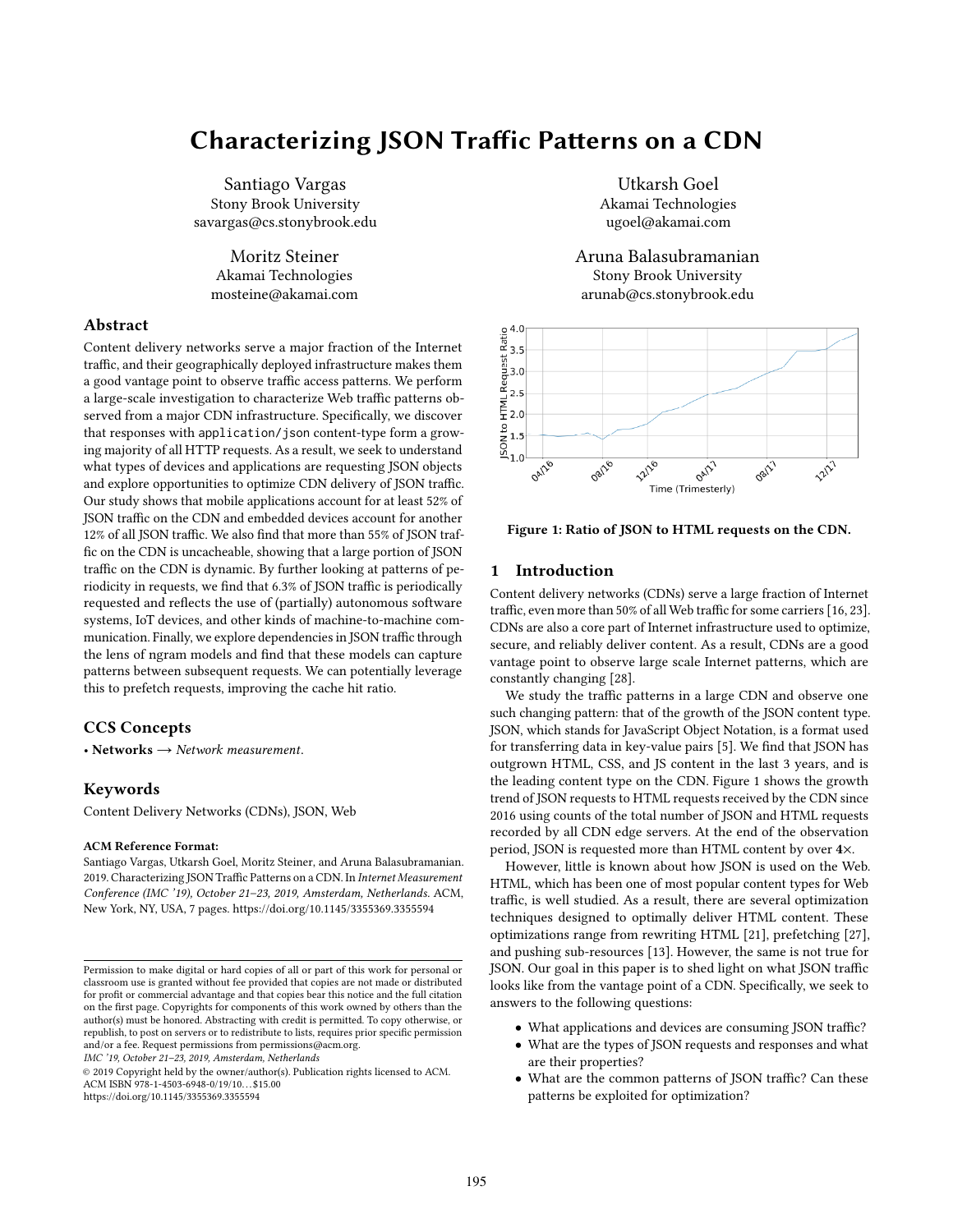To answer the above questions, we analyze the logs of a total of 35 million JSON requests collected from the edge servers of Akamai's network over a 24 hour period. We start by creating a taxonomy of JSON traffic properties based on the data we collect. Specifically, we divide the properties of JSON traffic into traffic source, request type, and response type and analyze each component individually.

In our data, 88% of JSON traffic is non-browser traffic, and only 12% is requested by browsers. At least 52% of JSON traffic is also from native mobile applications. This result is particularly important because browser traffic is guided by an HTML manifest file. This provides optimization opportunities including prefetching and server push. However, non-browser traffic from mobile apps are less standardized and harder to optimize. Further, we fnd that at least 12% of JSON requests come from embedded devices, including game consoles and smart watches. These segments of devices are often bottlenecked in terms of network performance.

Our observations in terms of request/response is that 55% of JSON requests are not cacheable, Thus, the slower mobile and embedded devices are largely not benefting from caching optimization. In fact, we fnd that 50% of domains do not use CDN caching at all. Instead, these domains use other security and performance products for their JSON traffic. Cacheability also depends on domain industry category. Media, News, and Sports serve highly static, unchanging content. Conversely, Financial, Streaming, and Gaming domains serve JSON that is personalized or meant for one-time use.

Finally, our examination of the JSON traffic in mobile applications shows two common traffic patterns. First, there is a non-trivial amount of periodic JSON traffic from mobile applications. Second, we fnd that, once a JSON object is requested, the next request can be predicted with some accuracy. JSON requests from mobile apps in fact serve as manifest fles that contain references to further JSON objects. We explore these two patterns in this paper to present directions for JSON traffic optimization.

We look at the most requested objects and fnd that 6.3% of JSON requests are periodic. Examples include pulling latest messages in a messaging system, periodically updating scores for online gaming, and telemetry reporting. For more than 20% of objects that are periodically requested, 50% of the clients that request these objects do so with matching time signals. This periodicity suggests that the requests are coming from autonomous software systems, IoT devices, or other kind of machine-to-machine communication. Since these requests are not human-triggered, one possible optimization is to de-prioritize these requests.

Second, we fnd that in many cases, a JSON request can predict a subsequent JSON request with about 70% accuracy. Prediction of these objects can be used to prefetch future requests in the case of cache misses and unchangeable content. Further, up to 87% accuracy is possible when clustering similar requests by URL. This shows that clients share general patterns across requested objects. Apart from performance, prediction of clustered objects can also be used for anomaly detection of unusual requests.

While we characterize JSON traffic and look at two patterns inside of the traffic, we have just scratched the surface of analyzing JSON traffic. The increase in JSON traffic is an important trend with implications on the Internet. Since JSON traffic has grown quickly in the last years, it is important to analyze this trend and understand this new segment of traffic.

| <b>JSON Manifest Traffic Pattern</b>                          |  |  |
|---------------------------------------------------------------|--|--|
| 1. Request: $GET \rightarrow news \ example.com/stories$      |  |  |
| Response: $\leftarrow$ "application/json"                     |  |  |
| [{"article id": 1234,                                         |  |  |
| "article title":"Lorem Ipsum",                                |  |  |
| "image url":"news example.com/image1234.jpg"                  |  |  |
| $\vert , \ldots \vert$                                        |  |  |
| 2. Request: $GET \rightarrow news \ example.com/article/1234$ |  |  |
| Response: $\leftarrow$ "application/json"                     |  |  |
| {"video": "news example.com/video1234.mp4",                   |  |  |
| "article":"Lorem ipsum dolor",                                |  |  |
| "images":["image1 url", "image2 url"]                         |  |  |
|                                                               |  |  |

Table 1: Example of a mobile news app using JSON to request 1) a summary of stories and 2) content for a specifc article.

#### 2 Background

In this section, we frst describe the JSON format [5] and then describe why and how applications request JSON objects.

## 2.1 What is JSON?

JSON, which stands for JavaScript Object Notation, is a format used for transferring data in key-value pairs. JSON is more lightweight than formats like XML and HTML, which require opening and closing tags. But, JSON retains the same benefts as XML and HTML of being text-based and hierarchical unlike plain-text and binary formats. Because JSON is structured, standardized, and lightweight, this makes it a portable format that can be used on many platforms. Further, JSON can be parsed and programmed against in any environment that runs JavaScript [1].

## 2.2 Why use JSON?

Traditionally with web and media content, both the view (layout) and data are not cleanly separated. For example, server-side rendered HTML contains information about both the layout and the data inside the web page; not all layout information is contained in the style sheet (CSS). However, with the advent of web and mobile applications, many developers have taken to separate the client view, application logic, and application data, such as with progressive web applications [9] on browsers. Developers can then control when and how often to update both application views and data separately. Since each individual component of an application need not be updated, bandwidth overhead is reduced by caching unchanged views or unchanged data. Thus, these applications generally cache static application layouts and logic at the client. Meanwhile, data is transported between client and server in a specifed data format, such as JSON.

#### 2.3 JSON Traffic Examples

Based on popular applications that use JSON in the CDN, in Table 1 we illustrate two examples of how JSON is used. 1) Applications request a JSON manifest object that contains direct (URL) or indirect (object ID) references to other objects. In the case of a popular news application, we observe that the application frst retrieves a JSON manifest containing references to text and image contents for many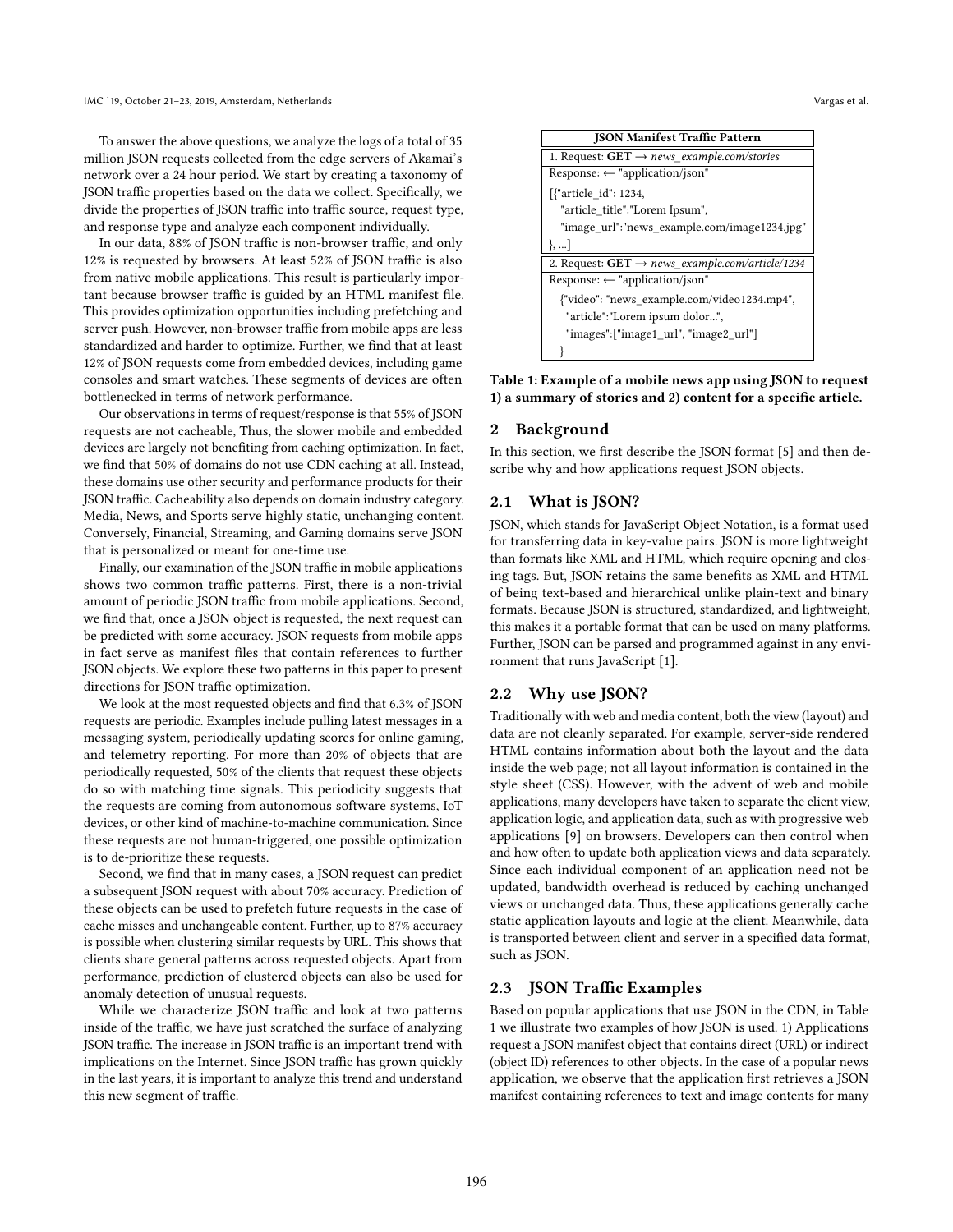| <b>Dataset</b>                 |            |                   | $#$ of Logs   Duration   $#$ of Domains |
|--------------------------------|------------|-------------------|-----------------------------------------|
| <i>Short-term</i>   25 million |            | $10 \text{ mins}$ | $\sim 5K$                               |
| Long-term                      | 10 million | 24 hrs            | $\sim$ 170                              |

Table 2: Summary of our datasets.

articles. Afterwards, subsequent content is retrieved, like full text, images, and videos for select news articles. 2) Applications periodically send requests to a webservice for telemetry purposes. For example, some applications send requests in a polling-like behavior for tracking or advertising.

#### 3 Methodology

In this section, we describe the platform used to collect network request data and outline the signifcance of individual data felds.

## 3.1 Data Collection

This study uses server logs gathered from Akamai, a leading CDN network. The Akamai network consists of around 240k distributed servers in about 140 countries and 1600 networks worldwide [3]. Additionally, the Akamai CDN serves around 3 trillion HTTP requests daily [25]. This network has a large market share of Fortune 500 companies and top Alexa sites.

Each time a client makes an HTTP request to an Akamai edge server, a request log is generated at the server. We collect logs from CDN edge servers. The request information we collect from each log includes the time of the request, object caching information, a client IP address that is hashed for anonymity, and select HTTP request and response header information including user-agent, mime type, and object URL.

Since it would be infeasible to collect request data for the entire Akamai network over an extended period of time, we collect two datasets, a shorter, wider dataset and a narrower, but longer-term dataset. Note, since traffic patterns are constantly changing, our datasets may be infuenced by the capture lengths and locations. Table 2 summarizes the two datasets we collect. The short-term dataset is collected over all machines in the entire CDN network to have a large coverage of diverse network traffic. We use this dataset for generalized JSON characterization in §4. The long-term dataset is collected from all machines in three CDN vantage points in Seattle, WA to record requests to objects from a subset of domains for a longer period of time. Since this dataset covers long periods of time, we use this dataset to analyze patterns in §5.

### 3.2 JSON Traffic Taxonomy

As a first step, we define a taxonomy for JSON traffic to more easily study the traffic. We categorize the traffic based on the traffic source, request type, and response type. Figure 2 shows this taxonomy. Below we defne each property of the taxonomy and explain how CDN request logs data captures the properties.

Identifying Content Type: First, we use the HTTP mime type header field to identify the content-type of traffic. Content-type values are standardized by the IANA and follow a specifc format [7]. Applications, such as browsers, rely upon the content-type of a request to determine what type of content is being downloaded

Characterizing JSON Trafic Paterns on a CDN IMC '19, October 21–23, 2019, Amsterdam, Netherlands

| <b>JSON Traffic Taxonomy</b>                  |                                                    |                                          |                                          |             |  |
|-----------------------------------------------|----------------------------------------------------|------------------------------------------|------------------------------------------|-------------|--|
| Source                                        |                                                    | Request                                  | Response                                 |             |  |
| Human<br>Triggered or<br>Machine<br>Generated | Embedded<br>Device, App,<br>Browser, or<br>Unknown | Upload<br>(POST) or<br>Download<br>(GET) | Uncacheable.<br>Cache Hit,<br>Cache Miss | <b>Size</b> |  |

Figure 2: JSON traffic taxonomy.

[8]. To filter for JSON traffic, we only include HTTP requests that contain "application/json" in the HTTP mime type header.

Traffic Source: Traffic source describes the initiator of a JSON request. Two properties of traffic source are 1) human-triggered vs. machine-generated traffic and 2) device type.

Human-triggered traffic is traffic produced as a direct interaction between a human with a system. For example, in the case of a human interaction that opens a news app on a smartphone and loads an article which triggers the JSON traffic in Table 1, this traffic is considered human-triggered JSON traffic. All other JSON traffic is considered machine-generated traffic, such as traffic that is automatically generated from a script. We use timing information to analyze this traffic in §5.1.

Another property of the JSON traffic is device type and application type. For device type, we consider the following categories: mobiles, desktops/laptops, and embedded devices. Embedded devices are nonmobile, non-desktop devices, such as game consoles, IoTs, smart TVs, etc. We use the user-agent HTTP header feld to identify devices and applications that generate traffic similar to previous work  $[18, 33]$ . To identify device type, we group by system identifers in the useragent feld, such as "Android", "iPhone", "Windows", etc. Note, since the user-agent feld is not standardized across many platforms and other applications, there may be false positives and negatives as well as missing values when identifying device-type using the user-agent feld. To reduce misclassifcation, we use Akamai's EDC database to further extract device characteristics [2]. We also label the traffic source as *Unknown* when a user-agent is missing or is unidentifable. To separate between browser and non-browser traffic, we use a database of browser user agents [11] since browsers use well-formed user-agent strings.

Request Type: In the taxonomy, we outline two types of JSON requests, uploads and downloads. Upload requests are used to send data from a device to a server, and downloads retrieve data from a server. To distinguish between upload and download requests, we use the HTTP method header of a request. By convention the GET method, as the name suggests, does not send data and is used to download content. Likewise, the POST method uploads data and also receives JSON object responses. Though clients can deviate in behavior, this study assumes conventional client behavior of GET and POST methods for uploads and downloads respectively as specifed by the IETF [15].

Response Type: There are 2 aspects of the response type: size and cacheability. Response size relates to the number of bytes served per each response and directly afects the CDN's costs of serving JSON requests. For cacheability, CDN cache logs give insights on the type of traffic that is being served. CDN customers decide whether a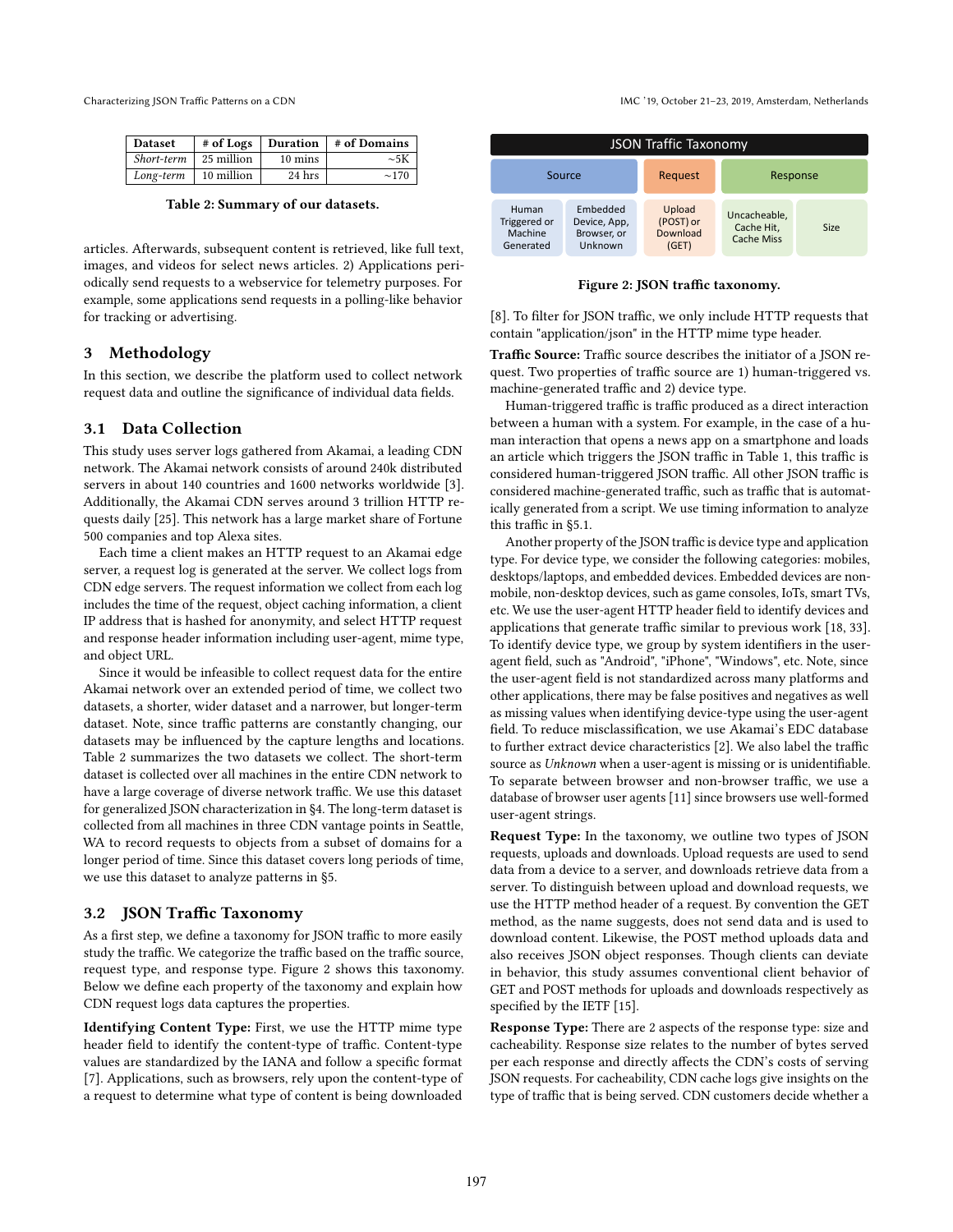

Figure 3: Categorization by device type.

response is cacheable and provide this information to Akamai's edge cache system for use in serving responses from cache or customer servers. If JSON traffic is not cacheable, then it is dynamic content and/or personalized. If traffic is either not cacheable or a miss on the CDN, then the response is provided by the CDN customer's own infrastructure.

## 4 Characterizing JSON Traffic

We analyze and categorize the JSON traffic according to the taxonomy in Figure 2.

Traffic Source: Figure 3 shows the breakdown of JSON requests in terms of traffic source. Mobile smartphones and embedded devices account for at least 55% and 12% of all JSON traffic respectively. Within the embedded devices, we observe smart watches, game console, and smart TVs. Finally, 24% of traffic is *Unknown*, meaning that the traffic either does not contain a user agent (most of the traffic) or the user agent cannot be linked to a platform. We also fnd that the distribution of user agent strings is as follows: 73% of UA strings are Mobile, 17% are Embedded, 3% are Desktop, and the remaining 7% are Unknown.

Interestingly, 88% of the JSON traffic is *non-browser traffic* (not shown in figure). If we specifically look at mobile traffic, mobile browser-based traffic is 2.5% of all requests. No browser traffic is detected on embedded devices. The takeaway is that a large portion of the traffic includes native applications on mobiles and embedded devices. Browser traffic has a well known pattern that is derived from the HTML template; the result is they can be optimized using prioritized push strategies [13] or prefetching [27]. However, mobile applications are independent entities that tends to have varied traffic patterns.

Request Type: In the taxonomy, we identify two types of JSON requests, uploads and downloads based on the GET and POST HTTP methods. We fnd that 84% of requests are GET requests meaning that the majority of JSON traffic is download traffic. 96% of the remaining requests are POST traffic, which uploads data values to the server. We further explore the impact of uploads vs. downloads as they relate to cacheability in the next section.

Response Type: The CDN allows customers to confgure cacheability of each individual request. If a request is for an uncacheable object, the request must propagate from the edge server through the CDN to origin content servers in order to obtain a response. Then, the response object is returned to the original edge server to be returned to the requesting client.



Figure 4: Heatmap of domain cacheability by category.

Nearly 55% of all JSON traffic is not cacheable. This means that more than over half of the JSON requests, the most popular CDN content-type, are tunneled through the CDN to origin servers. Another interesting aspect is that the average size of JSON responses has decreased by around 28% since 2016 (not shown in figure). JSON objects are also 24% and 87% smaller than HTML responses at the median and 75th percentiles respectively. Reduced response sizes increase the CPU cost-per-byte of serving JSON traffic, since a large chunk of the total request cost (CPU, network, IO, etc...) is tied to CPU request processing, which must be taken into account by network operators when provisioning the network.

We further categorize the domains in our dataset according to the industry associated with the domain using a commercial service [10]. Figure 4 shows a heatmap of domain cacheability grouped by the associated domain category for the top 11 domain categories. First, nearly 50% of domains serve content that is never cacheable and another 30% serve content that is always cacheable. Therefore, many CDN customers that serve JSON do not cache on the CDN and instead use Akamai for traffic performance, security, and analytics [4, 6, 22].

Second, our categorization shows that specifc segments of industry generally hold similar business patterns. For example, Financial Service, Streaming, and Gaming domains are not cacheable since these services serve one-time use or personalized content. Conversely, the majority of News/Media, Sports, and Entertainment domains are mostly cacheable since their content is highly static.

# 5 JSON Request Patterns

We observe two patterns in JSON requests that have implications on optimizing JSON and discuss them below.

## 5.1 Periodicity

We first study periodicity in the JSON traffic. The difficulty in finding periodicity in network traffic is noise in traffic signals. Because of network and program delays, one cannot rely on cleanly receiving a script period. Instead, we extend existing previous signal processing techniques [29] that only show the signifcant periods. The key idea is to use a combination of autocorrelation (on the time domain) and fourier transform (on the frequency domain) to extract key periods and randomness to flter noisy periods.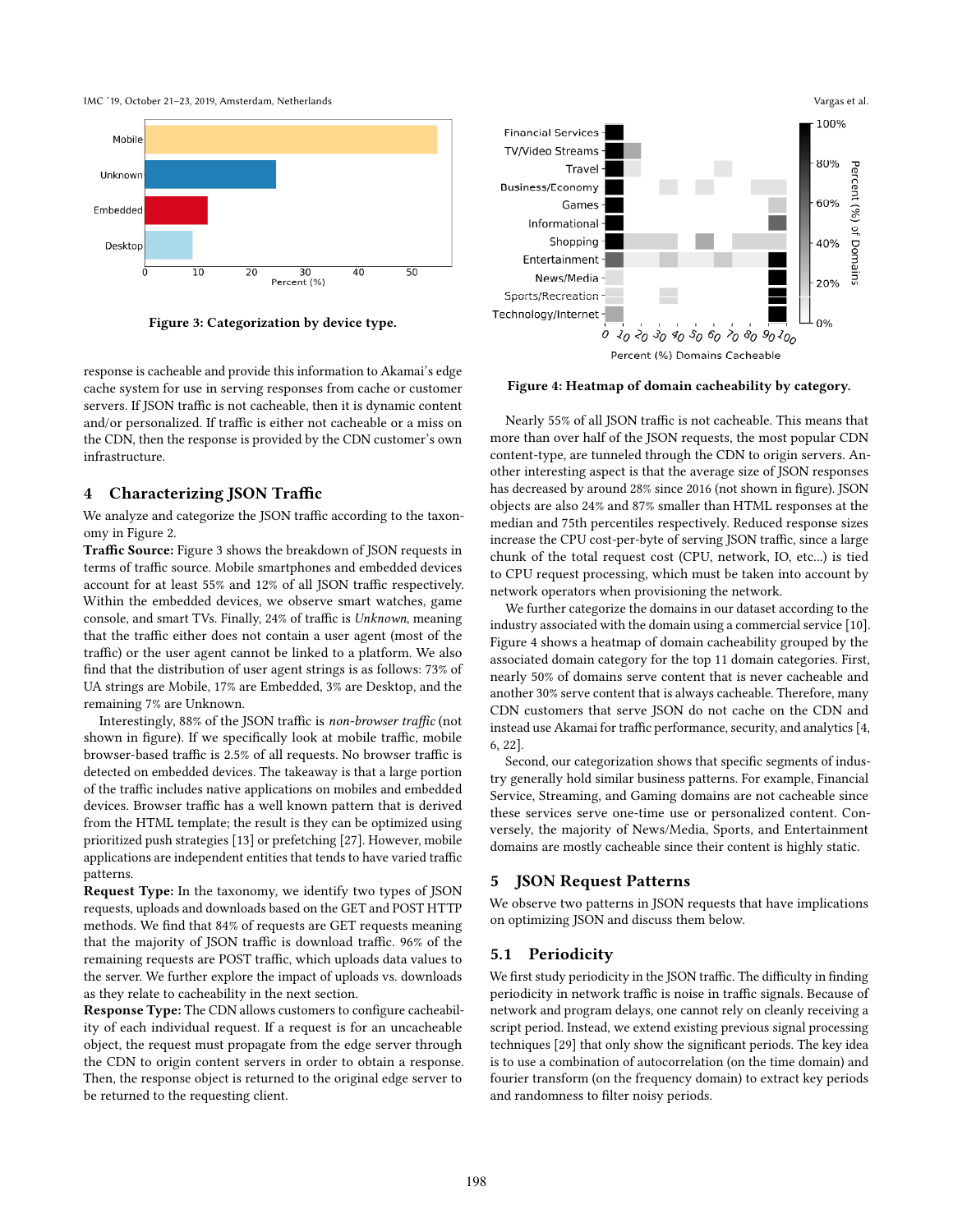

Figure 5: Histogram of JSON object periods.

Let an *object fow* be the sequence of requests made by all clients to a specifc object, identifed by a unique URL in the dataset. Let a *client-object fow*, *COf low* , be a subsequence of *object fow* requests from one client, identifed by a user agent and anonymized client IP pair. To obtain signifcant results, we flter out *client-object fows* with less than 10 requests as well as *object fows* with less than 10 clients, resulting in flows containing the top 25% of objects requested. We extend the signal processing algorithm [29] to our dataset as follows:

- (1) Calculate the autocorrelation and fourier transform for each *COf low* .
- (2) Randomly permute  $CO_{flow}$  a total of *x* times and calculate autocorrelation and fourier transform for each permutation, recording the max period and frequency of autocorrelation and fourier transform respectively.
- (3) Of all max periods and frequencies, take the  $(x 1)^{th}$  largest period and frequency as thresholds for autocorrelation and fourier transform of the original unpermuted *COf low* .
- (4) Using the thresholds to discard insignifcant periods and frequencies, line up autocorrelation and fourier transform of *COf low* to fnd the most signifcant frequency and period as the overall *COf low* period.

Note, the above algorithm either returns the most signifcant period (i.e., largest peak in autocorrelation) or no period for the flow, due to noise thresholding. As a result, we assume a flow only contains one signifcant period and leave multi-period analysis for future work.

Choosing Parameters: We run the above algorithm on all *object* and *client-object* flows to determine a flow period. Note the above algorithm is parameterized by *x*, where larger values of *x* provide higher accuracy at the expense of computation. We empirically fnd that values of *x* greater than 100 do not produce signifcantly different results in our dataset. Therefore, we use  $x = 100$  in our experiments. For autocorrelation and fourier transform, we also set sampling rates of 1 second assuming that accurate detection of periods less than this sampling rate is difficult due to network jitter.

Results: If both *object* and *client-object* have periods and these periods match, we label the client fow as periodic with respect to its object. We run the above analysis on our long-term dataset, since we do not want to limit the analysis to short periods, and fnd that 6.3% of JSON requests are periodic. This translates to a signifcant share of Akamai's requests given that JSON is the most requested content type. Figure 5 shows that the *object fow* periods detected by the above algorithm are largely on even time intervals. For example,





Figure 6: CDF of the percent of periodic clients across objects.

there are spikes are 30*s*, 1*m*, 2*m*, 3*m*, 10*m*, 15*m*, and 30*m*. Figure 6 quantifes how many *clients-object fows* share the same *object flow* period (ie. how many clients all request the same periodicity). Highlighted in the fgure, we see that 20% of periodic objects have a majority (>50%) of clients that make periodic requests. Using the metrics from Section 4, we find that periodic traffic is 56.2% uncacheable and 78% upload traffic. Therefore, a large amount of this traffic flows through the CDN to customer infrastructure.

Since these objects are highly requested periodically and the majority of clients share the same period, these objects are likely not requested by humans and are instead programmatic machineto-machine traffic. Though these requests are not definitively machine-generated, they are most likely machine-to-machine requests since it is highly unlikely for a large group of humans to accurately send many request in periodic intervals over sustained periods of time. Understanding this traffic as machine-to-machine allows network operators to isolate and investigate these requested objects in order to apply further management policies and improve user QoE. One possible optimization is for CDN operators to deprioritize machine-to-machine traffic since a human is not waiting for the response. Periodic information can also be used for anomaly detection when an object is requested at a diferent period than it is intended to be requested.

#### 5.2 Request Prediction

The second application pattern shows that JSON requests are amenable to prefetching, since given a request, we can predict the subsequent JSON requests. This usage pattern is similar to other web and mobile app dependencies where previous approaches have used static and dynamic program analysis to discover resource dependencies [14, 20].

Since our JSON traffic is not application or platform specific, we do not use program analysis like prior approaches. Instead, we model the relationship between requests using a backoff ngram model [12]. The ngram model captures transition probabilities from a subsequence of previously requested objects to the next request in the client fow. Though the ngram model does not directly show a dependency relationship between two objects unlike program analysis, it is a data-driven method to empirically show probable object requests. Furthermore, this approach takes into account the popularity of highly requested items, unlike standard program analysis.

Methodology: To evaluate this approach, we frst split the JSON dataset by unique clients into a testing and training set. As a feature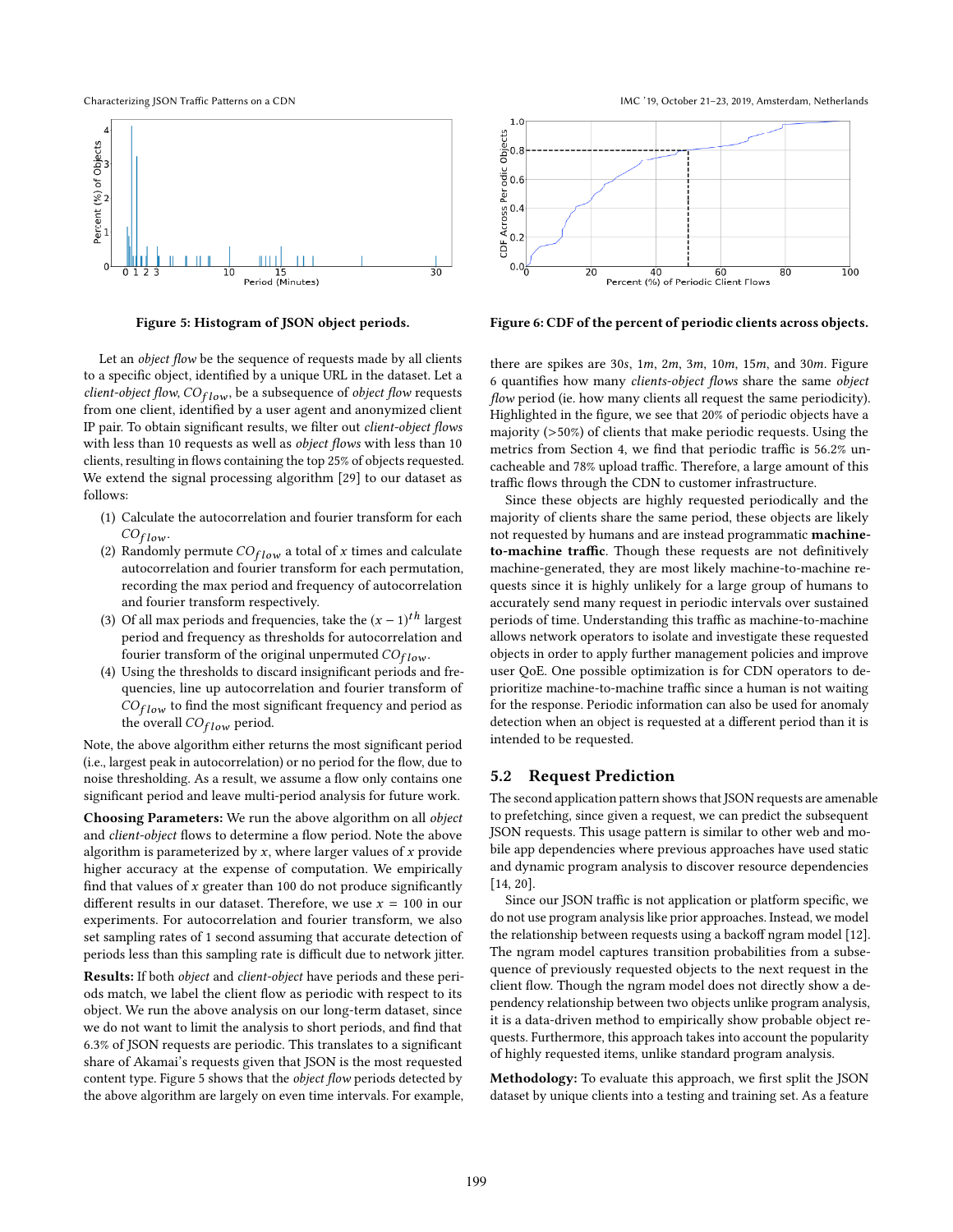| IMC '19. October 21-23, 2019. Amsterdam, Netherlands | Vargas et al. |
|------------------------------------------------------|---------------|
|------------------------------------------------------|---------------|

|    | Accuracy       |                |  |  |  |
|----|----------------|----------------|--|--|--|
| K  | Clustered URLs | $A$ ctual URLs |  |  |  |
|    | .65            | .45            |  |  |  |
|    | .84            | .64            |  |  |  |
| 10 | 87             | 69             |  |  |  |

Table 3: NGram model accuracy for URLs with a history of  $N = 1$  and varying *K*, where *K* is a parameter for choosing most probable requests.

to the ngram, we use request URLs, such that a previous URL transitions to the next URL. Since 84% of JSON requests are GET requests (see §4), they do not carry request bodies and the URL is sufficient to fetch a response. However, request cookies are not considered due to privacy and client fngerprinting concerns. Requests are split into client request fows, ngram transitions are created from individual client requests, and these ngram transitions are used to train the ngram model.

Evaluation: We evaluate this method on two ngram models, one with actual, unmodifed URLs and one with clustered URLs, using clustering similar to URL argument clustering in [13]. Since 84% of requests are GET requests, unmodifed URLs can be used to request these objects directly. However, when URLs contain unique client information, such as client id's or coordinates, clustered URLs can reveal general object dependencies for the application. The ngram models are also tested on individual client request flows.

We examine the change in accuracy when predicting with larger *N* and *K* parameters. *N* denotes how much history to use when predicting where  $N = 1$  predicts only using the most recent request (ie. history of 1). *K* selects the number of requests to predict in probability order.

Table 3 shows that predicting a larger set of requests (larger *K*) greatly improves accuracy even with only immediate history of the previous request, ie.  $N = 1$ . Using larger *N* like  $N = 5$  only marginally increases accuracy by up to 5%. Overall, using this model we achieve about 70% prediction accuracy for actual URLs. This is a promising result showing that request order is highly probabilistic and hints that more robust machine learning systems may be able to better predict requests. 87% accuracy is also achieved for clustered URL showing that JSON requests exhibit general ordering patterns.

Overall, these results show that a JSON request prediction system can be used by CDNs to perform prefetching for cacheable requests. HTTP Server Push can also be used to preemptively send responses to the client, improving overall response time. Also, the general ordering patterns discovered can be used to better inform current caching or load balancing systems, and to perform anomaly detection (i.e., detect when a highly unlikely object is requested). While our prediction analysis examines request access order, future work can also take into account request interarrival time to better inform prediction systems.

#### 6 Related Works

Web Proxy Optimization: Given that the CDN can serve as an HTTP proxy, there is a plethora of literature on proxy optimizations for web content. One group of works seek to discover network and computational bottlenecks caused by inter-dependencies in browsing workloads [20, 30]. Researchers have also explored using split-browser architectures, which are modifed browsers and cloud proxies work together that selectively offload expensive parts of the web page load to the proxy [27, 31]. Yet, other works improve webpage performance by rewriting pages for efficient execution [21].

Similarly, we explore dependency patterns in JSON traffic through the lens of traffic prediction. In the mobile web space, researchers using program analysis and confguration to proposed local and remote prefetching proxies that improve mobile application quality of experience [14, 17, 35]. By contrast we propose data-driven CDN prefetching to improve JSON traffic delivery performance.

Network Traffic Characterization: One line of research looks at characterizing Internet trends using network data logs. Researchers have explored extracting client information from user-agent strings to characterize network traffic [18, 33]. Another vein of work looks at the problem of Mobile Application Identifcation, mapping network traffic to the applications that generated the traffic [19, 32-34]. We also breakdown JSON traffic by device and application types using user-agent. In [26], researchers use CDN baseline activity for blocks of IP addresses to identify activity anomalies in the traffic for these blocks and determine if there is an internet outage for these IPs. Pujol et al. [24] identify machine-to-machine traffic by checking for valid TCP or HTTP responses from standard web ports. Instead, we fnd periodicity patterns that identify machine-to-machine JSON traffic.

### 7 Implications & Limitations

In this section, we outline implications and limitations of this study. First, since the number of JSON requests has been growing while the size of the JSON objects has decreased, networking systems should account for changes when serving this type of content and provisioning new infrastructure. Secondly, §5 explains two patterns present in JSON traffic, periodicity and request ordering. We suggest that these patterns can be exploited by network operators to implement management policies for periodic traffic and to build predictionbased systems to improve network performance. While we suggest deprioritization of periodic traffic over, network operators should evaluate the efects of deprioritization on user QoE. Lastly, this study looks at two large-scale datasets collected from Akamai's network, a fve minute dataset over Akamai's entire network and a day-long dataset covering one geographic region. Future studies can analyze longer datasets covering more regions in order to explore geographic and temporal differences in JSON traffic patterns. Though this study presents these initial implications, it is important to further analyze the traffic shift to JSON for further implications.

#### 8 Conclusion

In this work, we explore the prominence of JSON traffic on a large CDN. We frst examine content-types on the CDN and fnd that JSON content is largely more requested than HTML and there is a growth trend for JSON traffic. Next, we create a taxonomy of JSON traffic and analyze HTTP request logs from CDN edge servers to further explore what types of clients are using JSON content, what types of requests and responses are seen on the CDN, and how we can use JSON patterns to optimize JSON traffic. We find that the majority of JSON traffic is non-standardized traffic that is requested by mobile and embedded devices. We also see that more than half